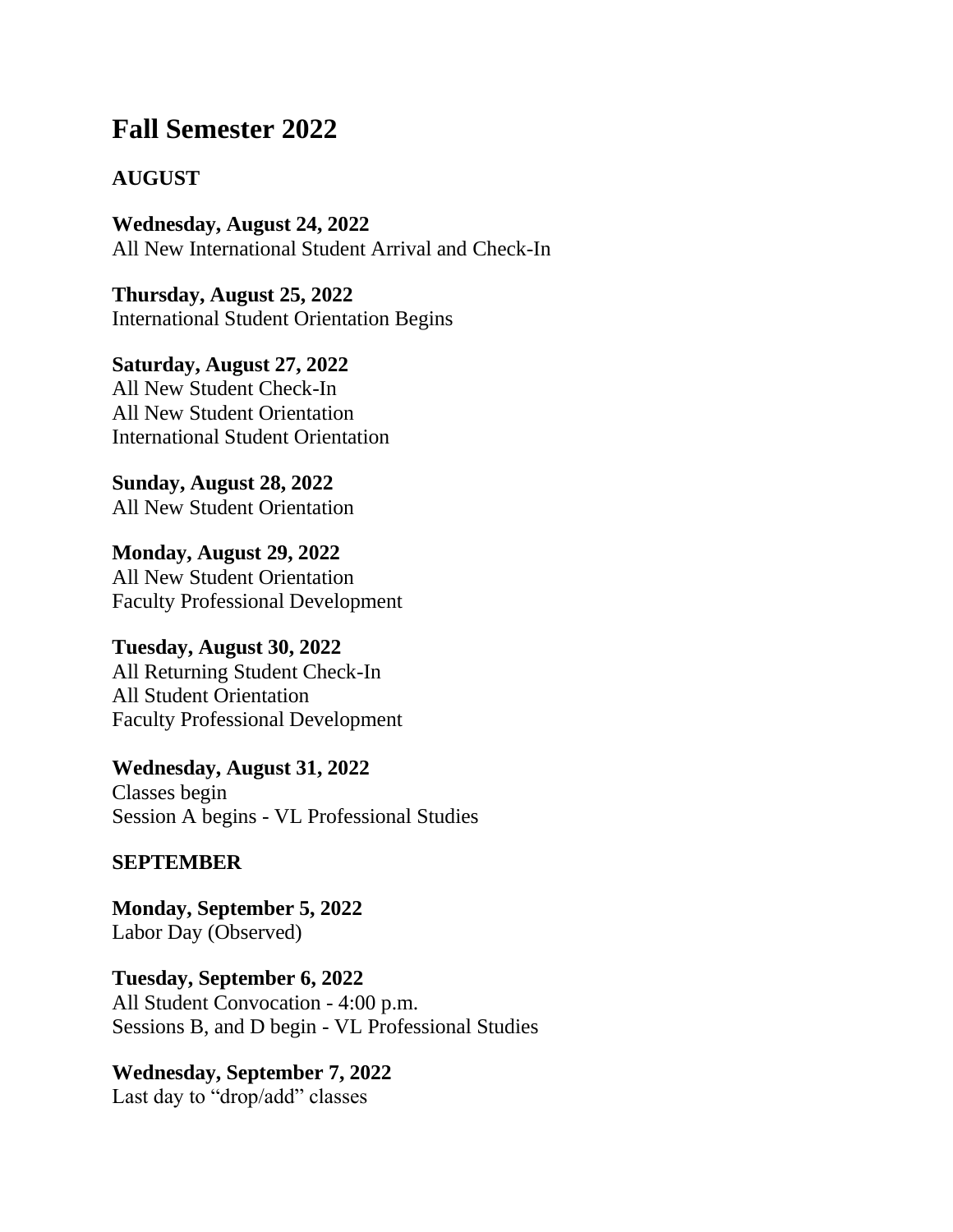**Friday, September 16, 2022** Constitution Day (special activities TBA)

**Monday, September 19, 2022** Session F begins - VL Professional Studies

**Friday, September 30, 2022** Homecoming and Family Weekend Begins

#### **OCTOBER**

**Saturday to Sunday, October 1 to 2, 2022** Homecoming and Family Weekend

**Tuesday, October 4, 2022** Session E begins - VL Professional Studies

**Friday, October 7, 2022** Deadline for Spring 2023 study abroad applications

**Monday, October 10, 2022** Columbus Day (observed)

**Wednesday to Friday, October 12 to 14, 2022** Pre-registration with advisors for seniors

**Monday to Tuesday, October 17 to 18, 2022** Registration begins for seniors

**Wednesday to Friday, October 19 to 21, 2022** Pre-registration with advisors for juniors

**Saturday, October 22, 2022** Admission Open House

**Monday, October 24, 2022** Session B ends - VL Professional Studies

**Monday to Tuesday, October 24 to 25, 2022** Registration begins for juniors

**Tuesday, October 25, 2022** Session C begins - VL Professional Studies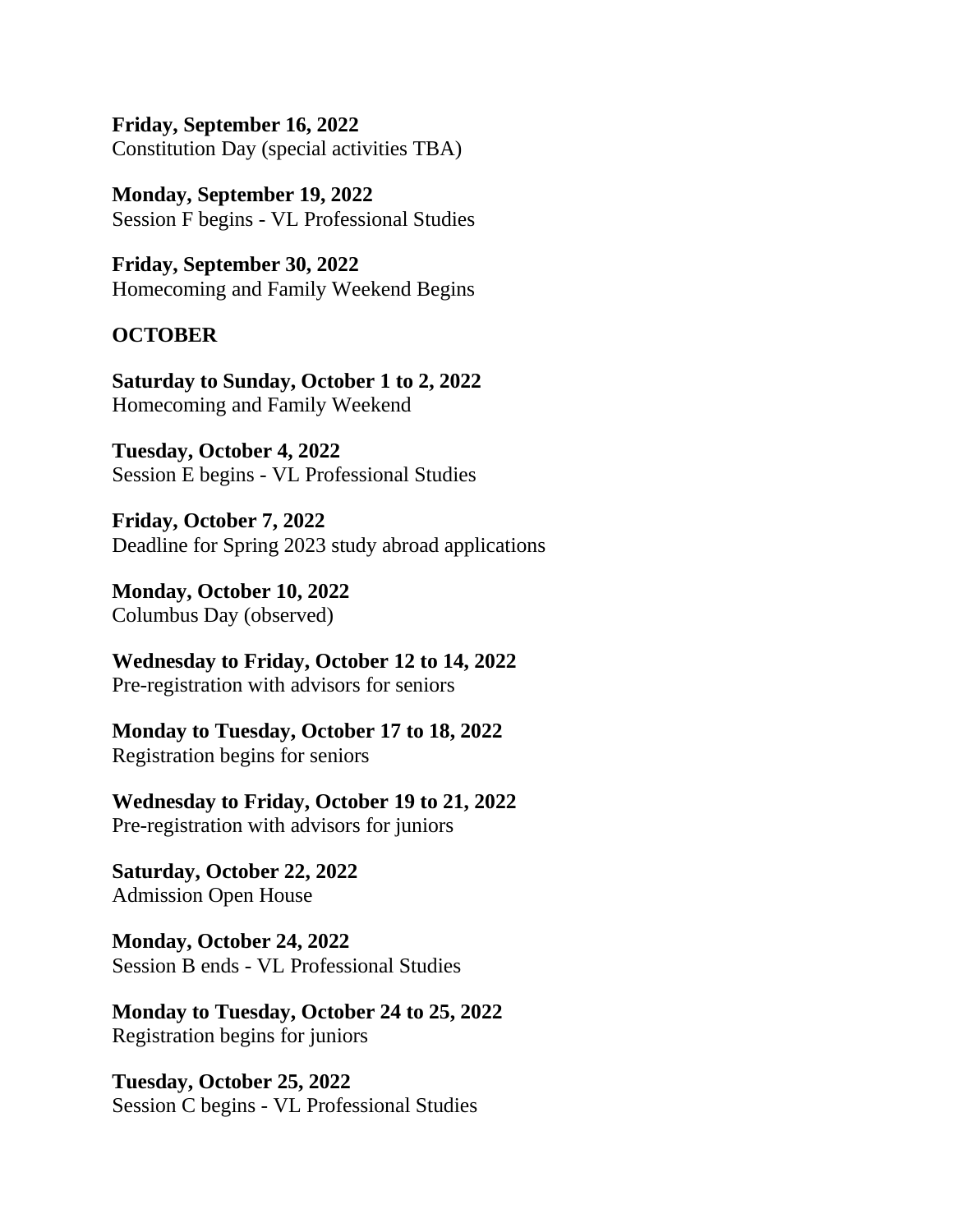**Wednesday to Friday, October 26 to 28, 2022** Pre-registration with advisors for sophomores

**Monday, October 31, 2022** Registration begins for sophomores Session D ends - VL Professional Studies

#### **NOVEMBER**

**Tuesday, November 1, 2022** Registration begins for sophomores

**Wednesday to Friday, November 2 to 4, 2022** Pre-registration with advisors for first year students

**Monday to Wednesday, November 7 to 9, 2022** Registration begins for first year students

**Wednesday, November 9, 2022** Last day to "Withdraw" classes with a grade of "W"

**Friday, November 18, 2022** Last day of classes before Thanksgiving Recess – Undergraduate Traditional

**Tuesday, November 22, 2022** Last day of classes before Thanksgiving Recess – VL Professional Studies

**Monday, November 28, 2022** Classes resume

#### **DECEMBER**

**Monday, December 12, 2022** Session F ends – VL Professional Studies

**Friday, December 16, 2022** Sessions C and E end – VL Professional Studies

**Wednesday, December 14, 2022** Last day of classes – Undergraduate Traditional

**Thursday, December 15, 2022** Reading Day – Undergraduate Traditional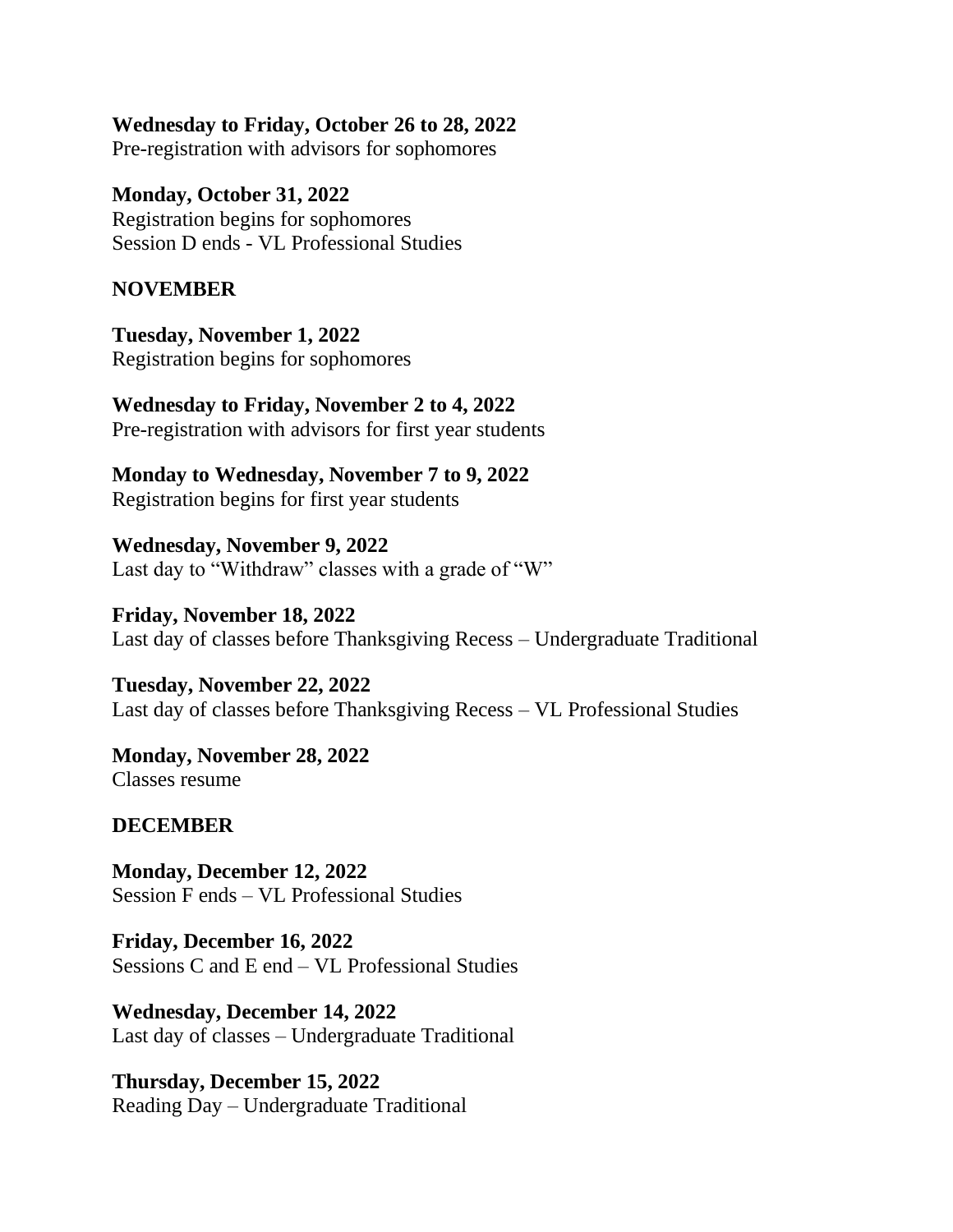#### **Friday, December 16, 2022**

Final Exams – Undergraduate Traditional

## **Monday to Thursday, December 19 to 22, 2022**

Final Exams – Undergraduate Traditional

#### **Tuesday, December 20, 2022** Session A ends – VL Professional Studies

+*College closed Wednesday, November 23, 2022, through Sunday, November 27, 2022.*

+*College closed Monday, December 26, 2022, through Monday, January 2, 2023*

# **Winter Term 2023\***

## **JANUARY**

**Tuesday, January 3, 2023** Check-in for January housing Internship 100 and 200 begins

**Tuesday, January 3, 2023** Winter Term classes begin

**Monday, January 16, 2023** Martin Luther King Jr. Day (observed)

#### **Friday, January 20, 2023** Winter Term classes end Internship 100 and 200 ends New International Student Check-In

**\****For Financial Aid purposes, the Winter Term is considered an extension of the Fall Semester.*

# **Spring Semester 2023**

## **JANUARY**

**Saturday, January 21, 2023** New Student Check-In (first-time freshmen and transfers)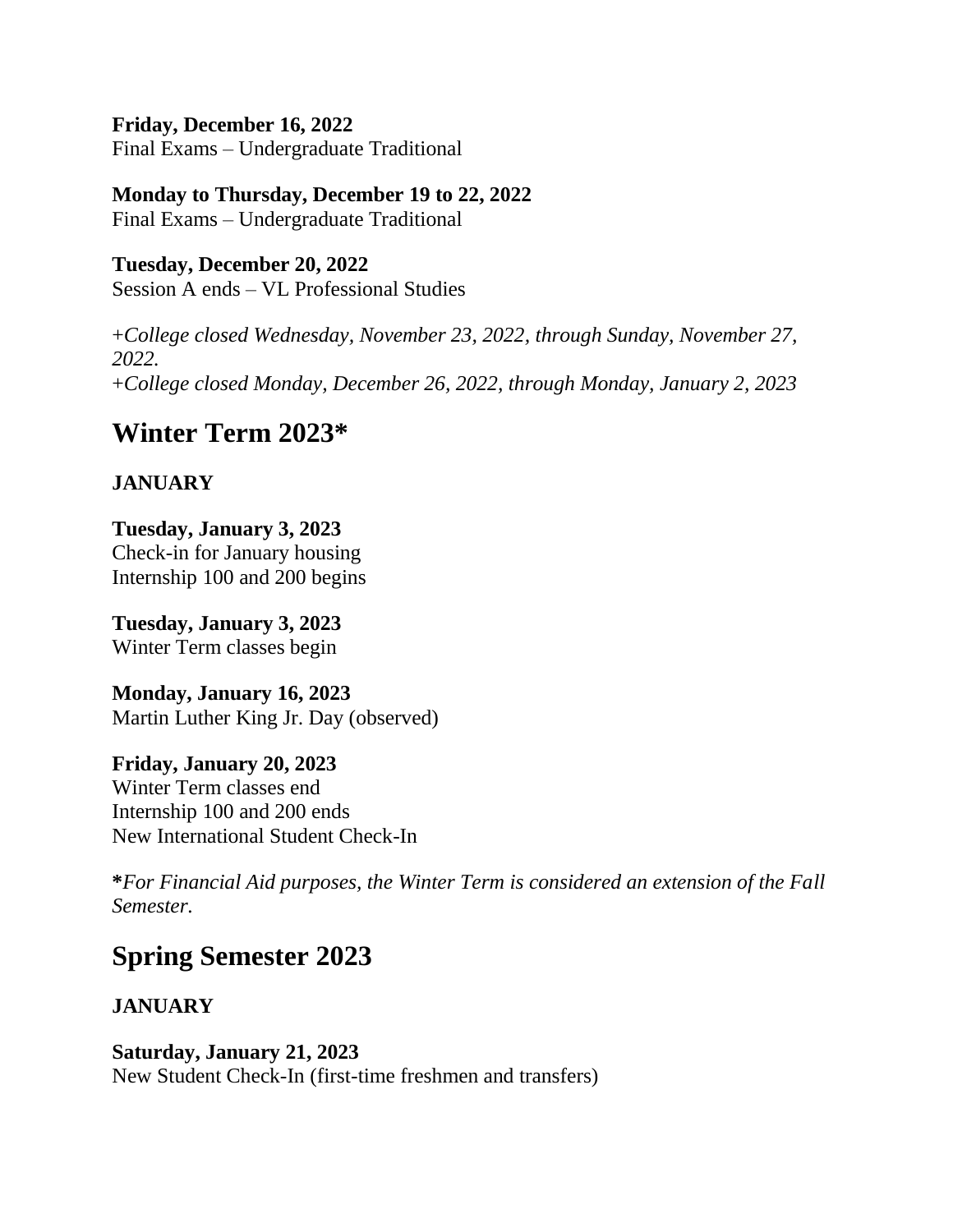All New Student Orientation All Returning Student Check-In

**Sunday, January 22, 2023** All Returning Student Check-In

**Monday, January 23, 2023** Classes begin Sessions A, E, and F begin - VL Professional Studies

**Monday, January 30, 2023** Sessions B and D begin - VL Professional Studies

**Tuesday, January 31, 2023** Last day to "drop/add" classes

### **FEBRUARY**

**Monday, February 20, 2023** President's Day (observed)

**Tuesday to Friday, February 21 to 24, 2023** Focus Days

**Tuesday, February 28, 2023** Faculty/Student Internship Conference Day (no classes)

### **MARCH**

**Friday, March 10, 2023** Deadline for Fall 2023 study abroad applications Spring vacation begins after last class

**Monday, March 20, 2023** Classes resume Session B ends - VL Professional Studies

**Tuesday, March 21, 2023** Session C begins - VL Professional Studies

**Monday to Wednesday, March 20 to 22, 2023** Pre-registration with advisors for seniors and juniors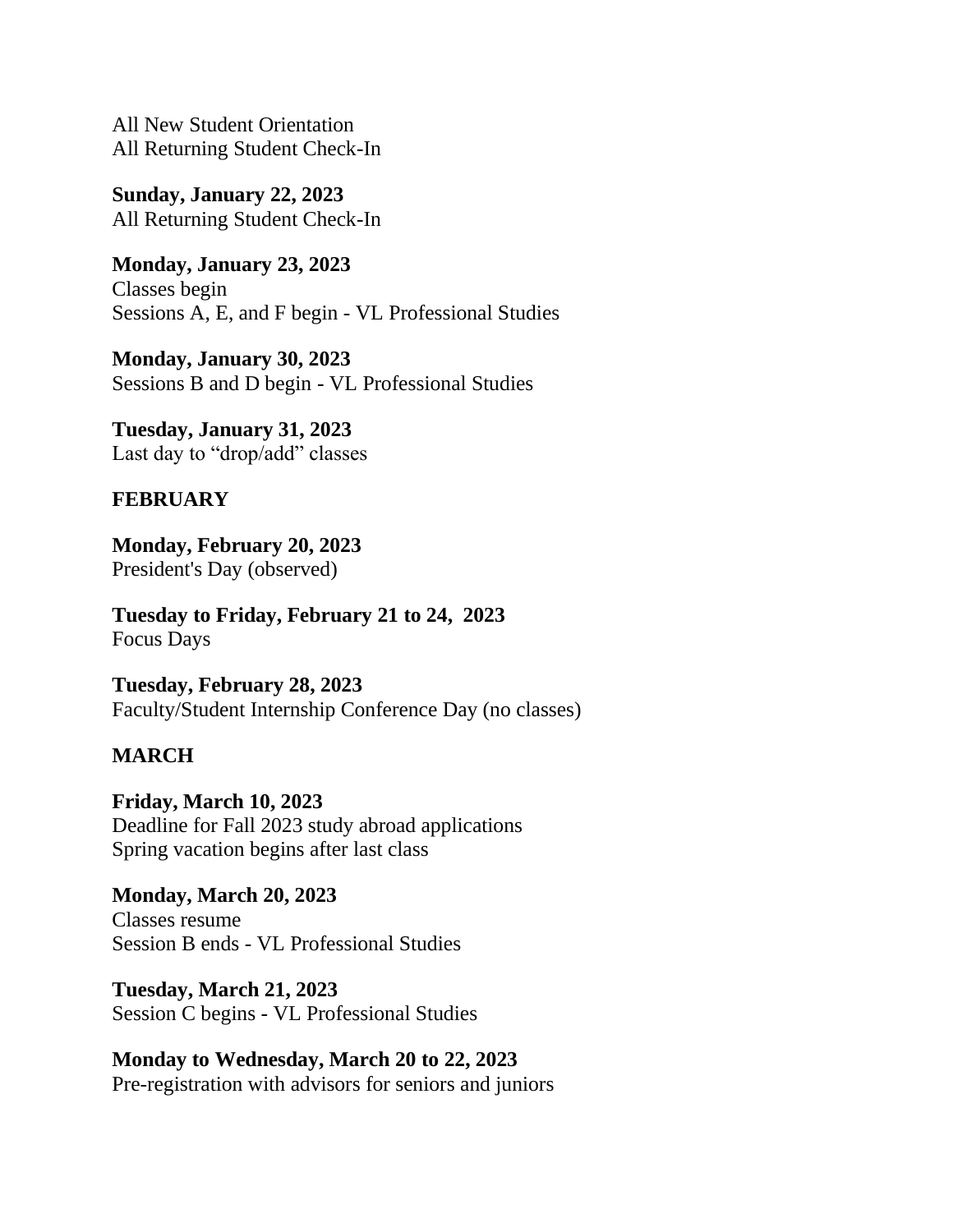**Thursday to Friday, March 23 to 24, 2023** Registration for seniors and juniors

**Monday to Wednesday, March 27 to 29, 2023** Pre-registration with advisors for sophomores

**Thursday to Friday, March 30 to 31, 2023** Registration for sophomores

**Friday, March 31, 2023** Last day to "Withdraw" classes with a grade of "W"

## **APRIL**

**Saturday, April 1, 2023** Accepted Students Day

**Monday, April 3, 2023** Session E ends - VL Professional Studies

**Monday to Wednesday, April 3 to 5, 2023** Pre-registration with advisors for freshmen

**Thursday to Friday, April 6 to 7, 2023** Registration for freshmen

**Monday, April 17, 2023** Patriots Day (observed)

**Monday, April 24, 2023** Session F ends - VL Professional Studies

## **MAY**

**Friday, May 5, 2023** Last Day of Classes (Classes end at 1:00 p.m.) – Undergraduate Traditional Senior Thesis Celebration (3:00 p.m. to 5:00 p.m.)

**Monday, May 8, 2023** Session C ends - VL Professional Studies

**Monday to Friday, May 8 to 12, 2023** Final Exams – Undergraduate Traditional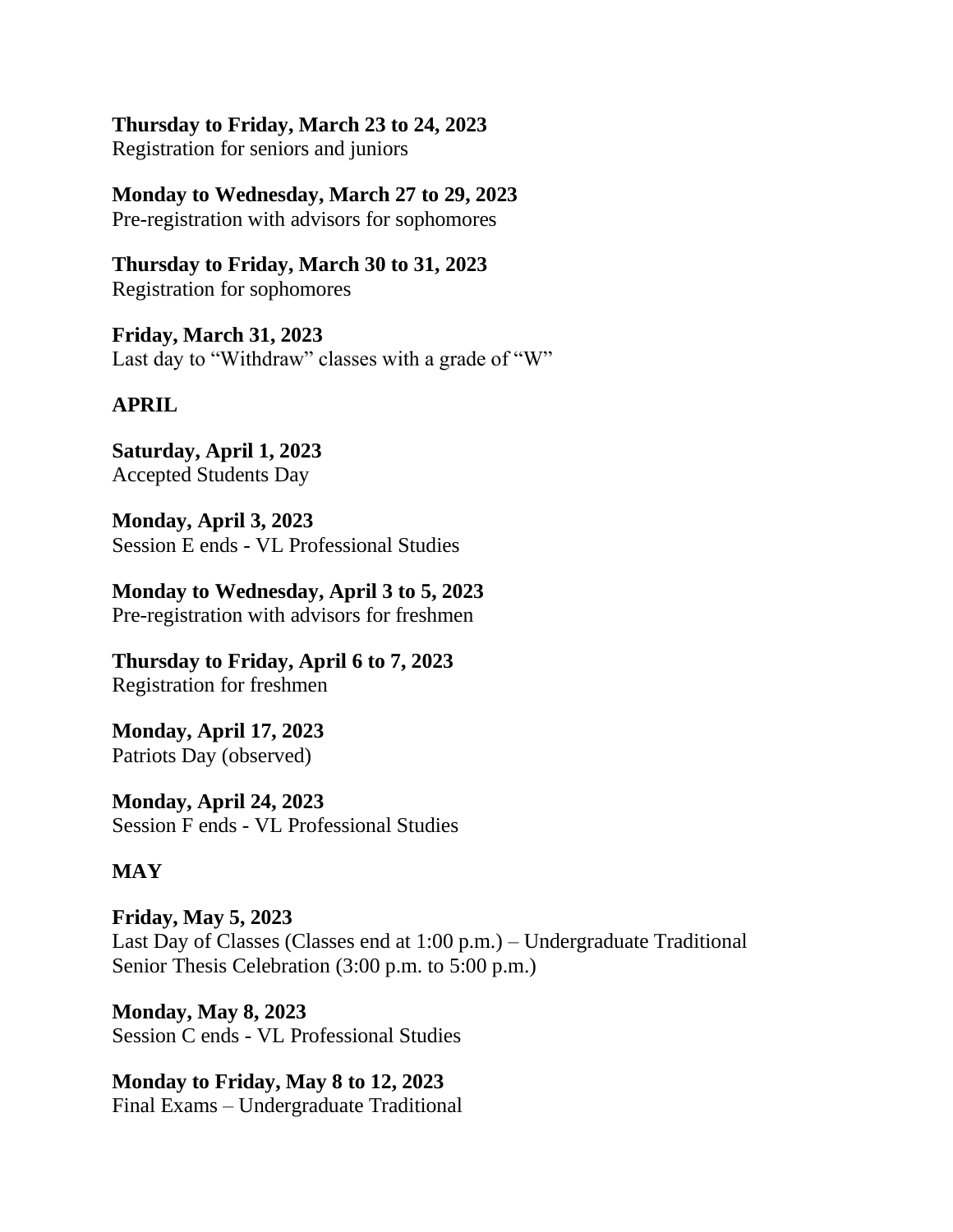**Friday, May 12, 2023** Session A ends – VL Professional Studies

**Friday, May 19, 2023** Awards Day: Baccalaureate and Awards Ceremonies

**Saturday, May 20, 2023** Commencement

**Monday, May 29, 2023** Memorial Day (observed)

# **Summer Semester 2023**

**Tuesday, May 30, 2023** Summer classes begin Sessions B, D, and E begin - VL Professional Studies

## **JUNE**

**Friday to Sunday, June 2 to 4, 2023** Alumni Reunion Weekend

**Monday, June 5, 2023** Session A begins - VL Professional Studies

**TBD** Juneteenth (observed)

**Monday, June 26, 2023** Summer Orientation for New Students and Families (Session I)

**Tuesday, June 27, 2023** Summer Orientation for New Students and Families (Session II)

**Wednesday, June 28, 2023** Summer Orientation for New Students and Families (Session II)

## **JULY**

**Tuesday, July 4, 2023** Independence Day (observed)